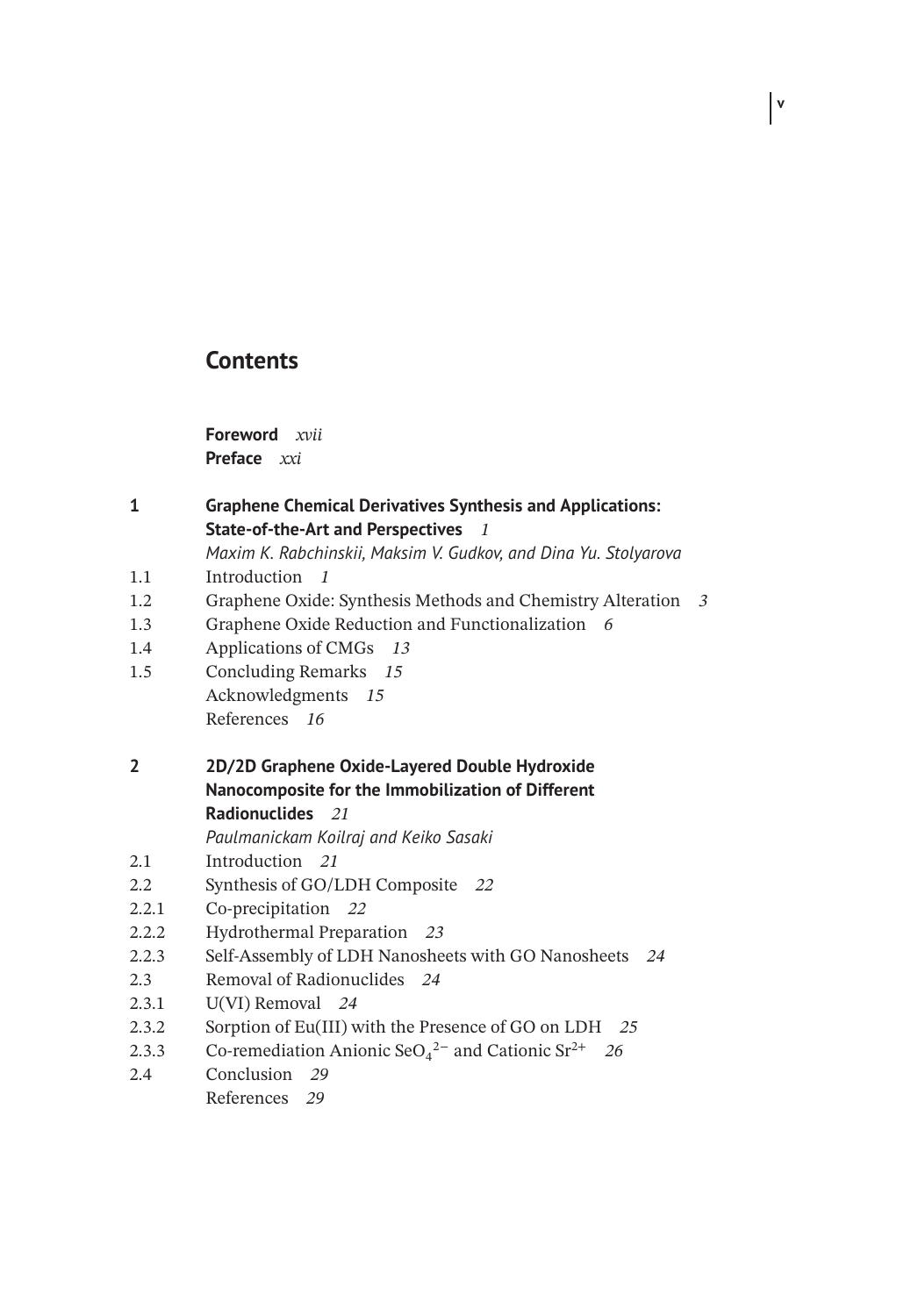| 3     | 2D Nanomaterials for Biomedical Applications 31                |
|-------|----------------------------------------------------------------|
|       | Poliraju Kalluru and Raviraj Vankayala                         |
| 3.1   | Introduction 31                                                |
| 3.1.1 | Photothermal and Photodynamic Therapy<br>31                    |
| 3.1.2 | Bioimaging and Drug/Gene Delivery 34                           |
| 3.1.3 | Biosensors 37                                                  |
| 3.1.4 | Antibacterial Activity 39                                      |
| 3.1.5 | Tissue Engineering and Regenerative Medicine<br>41             |
| 3.2   | Conclusions<br>43                                              |
|       | References 43                                                  |
| 4     | <b>Novel Two-Dimensional Nanomaterials for Next-Generation</b> |
|       | <b>Photodetectors</b><br>47                                    |
|       | Khurelbaatar Zagarzusem and Zumuukhorol Munkhsaikhan           |
| 4.1   | Introduction<br>47                                             |
| 4.2   | 2D Materials for PDs 49                                        |
| 4.2.1 | Graphene 49                                                    |
| 4.2.2 | TMDs (Transition Metal Dichalcogenides)<br>49                  |
| 4.2.3 | MXenes (2D Transition Metal Carbides/Nitrides)<br>50           |
| 4.2.4 | Xenes (Monoelemental 2D Materials) 50                          |
| 4.3   | The Physical Mechanism Enabling Photodetection<br>- 50         |
| 4.4   | <b>Characterization Parameters for Photodetectors</b><br>- 51  |
| 4.4.1 | Responsivity 51                                                |
| 4.4.2 | Detectivity 52                                                 |
| 4.4.3 | External Quantum Efficiency 52                                 |
| 4.4.4 | Gain 52                                                        |
| 4.4.5 | Response Time<br>- 52                                          |
| 4.4.6 | Noise Equivalent Power 52                                      |
| 4.5   | Synthesis Methods for 2D Materials 53                          |
| 4.5.1 | Mechanical Exfoliation<br>53                                   |
| 4.5.2 | Liquid Exfoliation 53                                          |
| 4.5.3 | Chemical Vapor Deposition (CVD) 53                             |
| 4.6   | Photodetectors Based on 2D Materials<br>- 55                   |
| 4.6.1 | Photodetectors Based on Graphene<br>55                         |
| 4.6.2 | Photodetectors Based on MoS <sub>2</sub> 55                    |
| 4.6.3 | Photodetectors Based on BP 55                                  |
| 4.7   | Photodetectors Based on 2D Heterostructures<br>56              |
| 4.8   | Conclusions and Outlook 58                                     |
|       | References<br>58                                               |
| 5     | 2D Nanomaterials for Cancer Therapy<br>63<br>Naresh Kuthala    |
| 5.1   | Introduction 63                                                |
| 5.2   | 2D Nanomaterials for Cancer Therapy<br>64                      |

5.2.1 2D Nanomaterials for Combination PTT with PDT *64*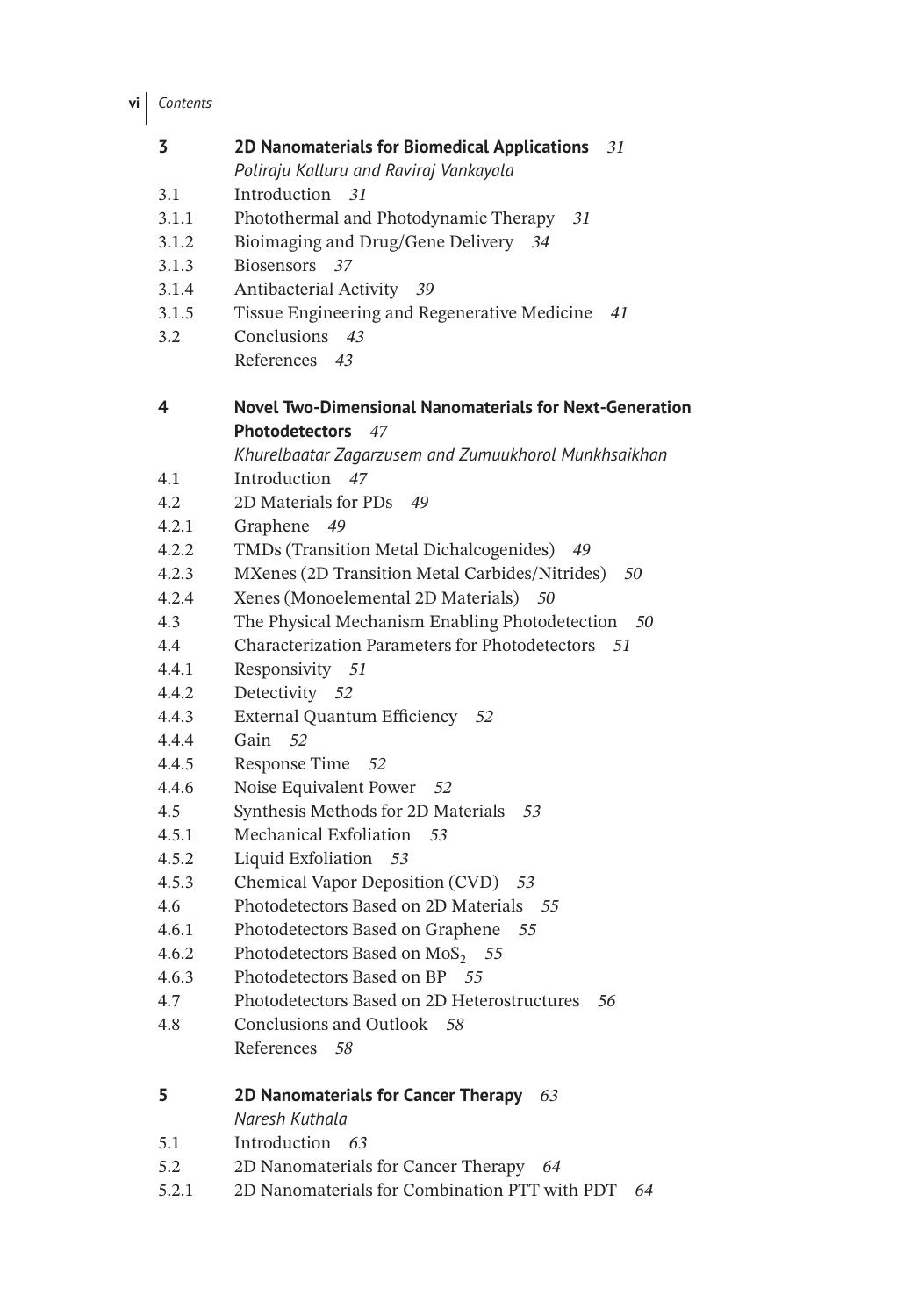| 5.2.2   | 2D-Nanomaterials for Combination PTT Therapy with<br>Radiotherapy (RT) 68            |
|---------|--------------------------------------------------------------------------------------|
| 5.2.3   | 2D Nanomaterials for Combination PTT Therapy with Sonodynamic<br>70<br>Therapy (SDT) |
| 5.2.4   | 2D Nanomaterials for Combination PTT Therapy with Immune                             |
|         | Therapy $(ImT)$ 73                                                                   |
| 5.3     | Summary and Future Perspectives 76                                                   |
|         | References 76                                                                        |
|         |                                                                                      |
| 6       | Graphene and Its Derivatives - Synthesis and                                         |
|         | <b>Applications</b><br>81                                                            |
|         | Amer Al-Nafiey                                                                       |
| 6.1     | Introduction 81                                                                      |
| 6.2     | Graphite 81                                                                          |
| 6.2.1   | Define 81                                                                            |
| 6.2.2   | Synthetic Graphite<br>82                                                             |
| 6.2.3   | Characterized and Properties of Graphite 82                                          |
| 6.2.3.1 | Structure 82                                                                         |
| 6.2.4   | Applications 84                                                                      |
| 6.3     | Graphene Oxide 84                                                                    |
| 6.3.1   | Define 84                                                                            |
| 6.3.2   | Synthetic of Graphene Oxide 84                                                       |
| 6.3.3   | Characterized and Properties of Graphene Oxide<br>84                                 |
| 6.3.3.1 | Structure 84                                                                         |
| 6.3.3.2 | Properties of Graphene Oxide<br>-87                                                  |
| 6.3.3.3 | Applications of Graphene Oxide<br>- 88                                               |
| 6.3.3.4 | Few Examples<br>88                                                                   |
| 6.4     | Reduced Graphene Oxide<br>- 89                                                       |
| 6.4.1   | Define 89                                                                            |
| 6.4.2   | Synthetic of Reduced Graphene Oxide or Reduction of                                  |
|         | Graphene Oxide<br>89                                                                 |
| 6.4.2.1 | Thermal Reduction of GO 90                                                           |
| 6.4.2.2 | Photocatalytic Method 94                                                             |
| 6.4.2.3 | Electrochemical Method 95                                                            |
| 6.4.2.4 | Other Methods<br>95                                                                  |
| 6.4.3   | Characterized, Structure, and Properties of Reduced                                  |
|         | Graphene Oxide<br>95                                                                 |
| 6.4.3.1 | Structure<br>96                                                                      |
| 6.4.3.2 | Properties and Applications of Reduced Graphene Oxide<br>97                          |
| 6.5     | Graphene<br>98                                                                       |
| 6.5.1   | Define 98                                                                            |
| 6.5.2   | Synthesis of Graphene<br>98                                                          |
| 6.5.2.1 | Chemical Vapor Deposition (CVD)<br>101                                               |
| 6.5.2.2 | Epitaxial Growth 102                                                                 |
| 6.5.2.3 | Mechanical Exfoliation<br>104                                                        |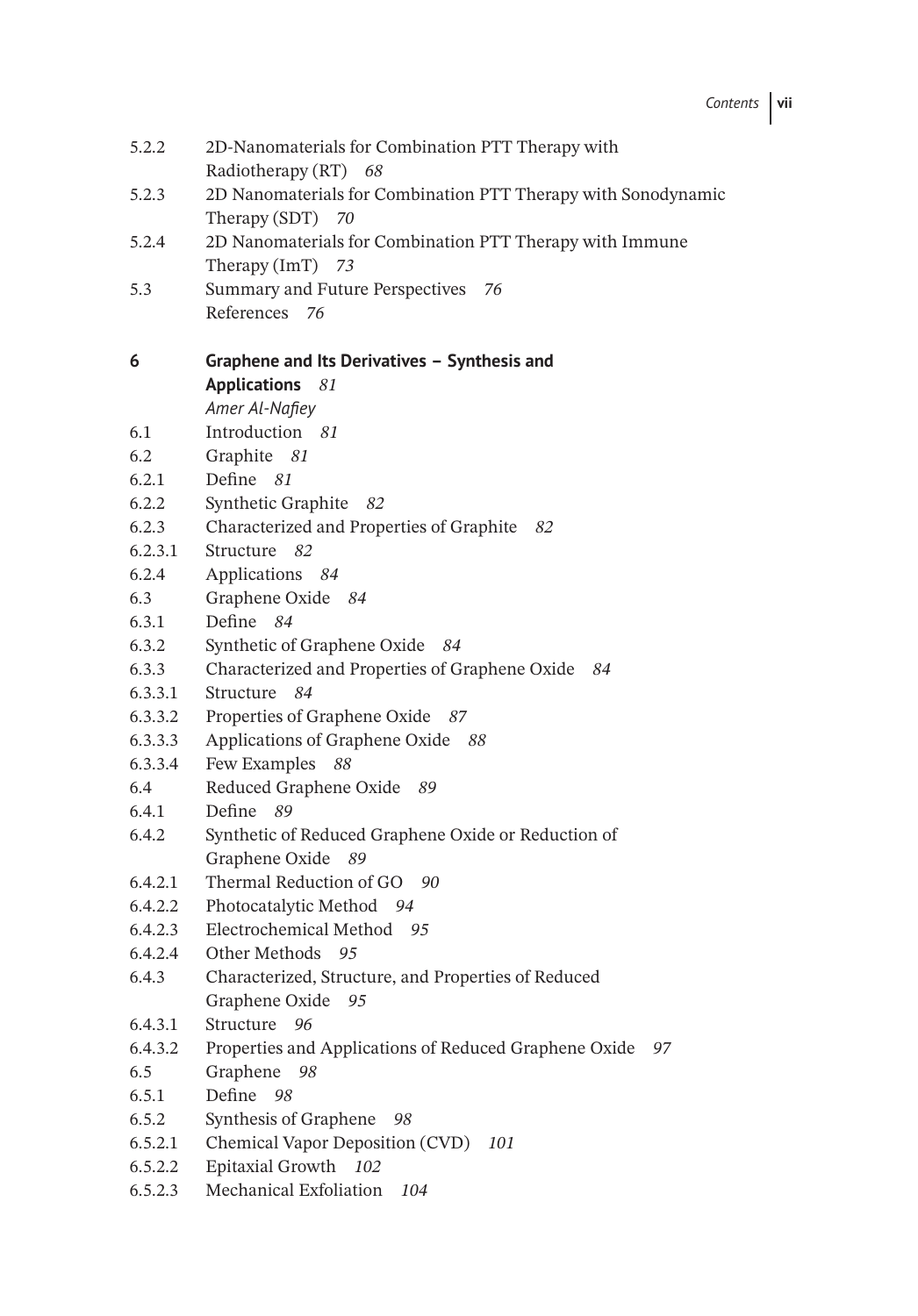- 6.5.2.4 Chemical Reduction of Graphene Oxide (GO) *105*
- 6.5.3 Characterized, Structure, and Properties of Graphene *105*
- 6.5.3.1 Surface Properties *105*
- 6.5.3.2 Electronic Properties *105*
- 6.5.3.3 Optical Properties *106*
- 6.5.3.4 Mechanical Properties *107*
- 6.5.3.5 Thermal Properties *107*
- 6.5.3.6 Photocatalytic Properties *108*
- 6.5.3.7 Magnetic Properties *109*
- 6.5.3.8 Characterizations of Graphene *109*
- 6.5.3.9 Morphology (SEM, TEM, and AFM) *109*
- 6.5.3.10 Raman Spectroscopy *111*
- 6.5.3.11 X-ray Photoelectron Spectroscopy (XPS) *111*
- 6.5.3.12 UV–Visible Spectroscopy *112*
- 6.5.3.13 X-ray Diffraction (XRD) *114*
- 6.5.3.14 Thermogravimetric Analysis (TGA) *114*
- 6.5.3.15 FTIR Spectroscopy *115*
- 6.5.4 Application of Graphene *116* References *116*

**7 Recent Trends in Graphene – Latex Nanocomposites** *125*

- *Anand Krishnamoorthy*
- 7.1 Introduction *125*
- 7.2 Polymer Lattices An Overview *125*
- 7.3 Graphene Background *127*
- 7.4 Preparation and Functionalization of Graphene *128*
- 7.5 Graphene Latex Nanocomposites: Preparation Properties and Applications *129*
- 7.6 Conclusions *137* References *138*

| 8 | <b>Advanced Characterization and Techniques</b> | 141 |
|---|-------------------------------------------------|-----|
|   | Raja Murugesan                                  |     |

- 8.1 Introduction *141*
- 8.2 Characterization Techniques *141*
- 8.2.1 Optical Techniques Dynamic Light Scattering (DLS) *141*
- 8.2.2 Optical Spectroscopy *144*
- 8.2.3 NMR-Nuclear Magnetic Resonance Spectroscopy *145*
- 8.2.4 Infrared Spectroscopy (IR) and Raman Spectroscopy *145*
- 8.2.5 X-Ray Photoelectron Spectroscopy (XPS) *146*
- 8.2.6 Characterization Based on Interactions with Electrons or Electron Microscopy (EM) *147*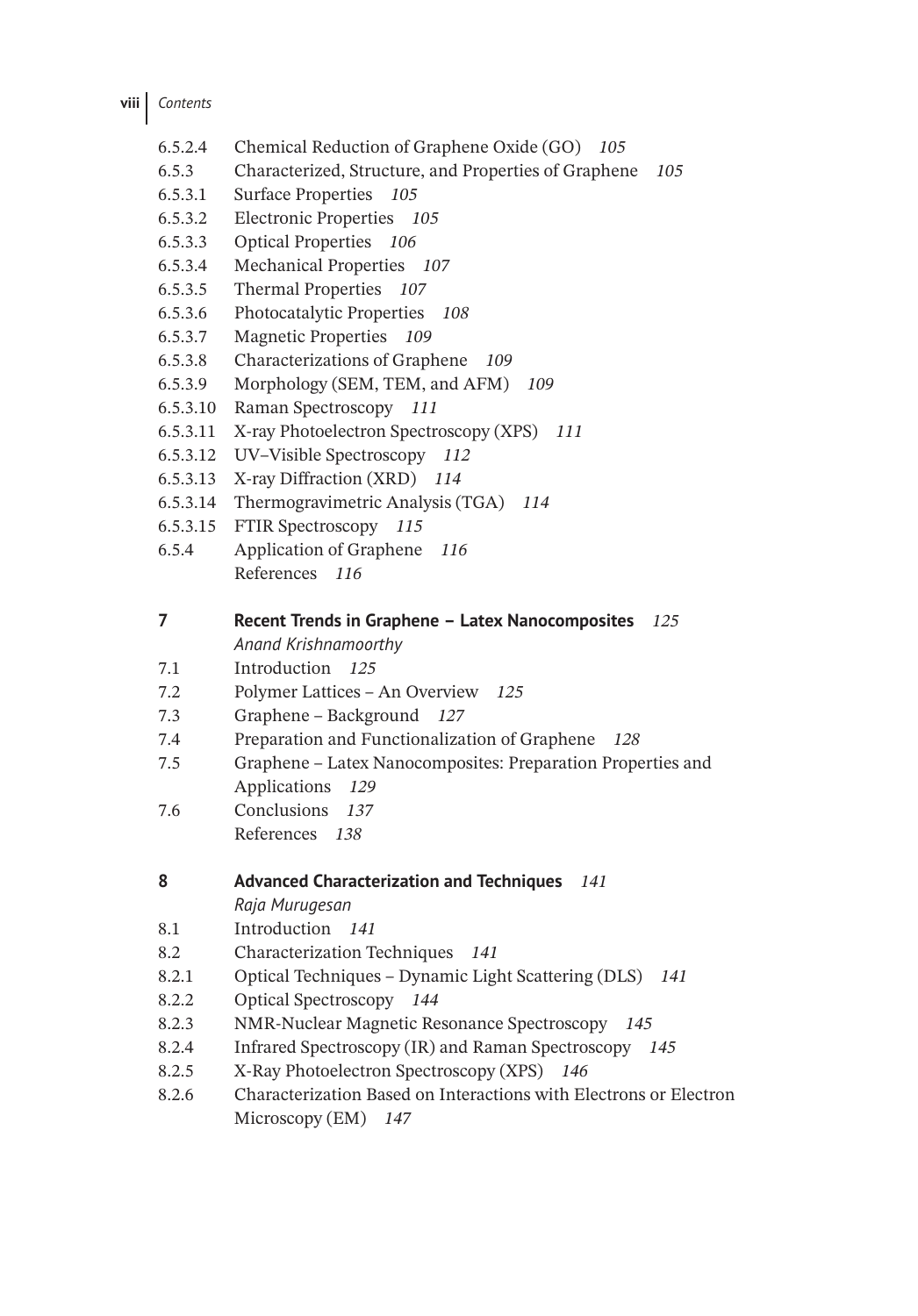*Contents* **ix**

- 8.2.6.1 Scanning Electron Microscopy (SEM) *147*
- 8.2.6.2 Transmission Electron Microscopy (TEM) *149*
- 8.2.6.3 Scanning Transmission Electron Microscopy (STEM) *150*
- 8.2.6.4 Scanning Tunneling Microscopy (STM) *151*
- 8.2.7 Atomic Force Microscopy (AFM) *151*
- 8.2.8 Kelvin Probe Force Microscopy (KPFM) *152*
- 8.2.9 X-Ray-Based Techniques *152* References *154*
- **9 2D Nanomaterials: Sustainable Materials for Cancer Therapy Applications** *157*
	- *Mamta Chahar and Sarita Khaturia*
- 9.1 Introduction *157*
- 9.2 Types of 2D Nanomaterials *158*
- 9.3 Methods for the Synthesis of 2D Nanomaterials *160*
- 9.4 Mechanism of Cancer Theranostics *162*
- 9.5 Applications of 2D Nanomaterials *163*
- 9.6 Conclusion *163* References *169*
- **10 Recent Advances in Functional 2D Materials for Field Effect Transistors and Nonvolatile Resistive Memories** *175 Adnan Younis, Jawad Alsaei, Basma Al-Najar, Hacene Manaa, Pranay Rajan,*
	- *El Hadi S. Sadki, Aicha Loucif, and Shama Sehar*
- 10.1 Introduction to 2D Materials *175*
- 10.2 Electronic Band Structure in 2D Materials *176*
- 10.3 Electronic Transport Properties of 2D Materials *178*
- 10.4 Two-Dimensional Materials in Field Effect Transistors *180*
- 10.4.1 Field Effect Transistors *180*
- 10.4.2 The Rise of 2D Materials Research in FETs *180*
- 10.4.3 Graphene-Based Field Effect Transistors *181*
- 10.4.4 2D Transition Metal Dichalcogenides (TMDCs) in Transistors *183*
- 10.5 Two-Dimensional Materials as Nonvolatile Resistive Memories *184*
- 10.5.1 Nonvolatile Resistive Memories Based on Graphene and Its Derivatives *185*
- 10.5.2 Resistive Switching Memories in 2D Materials "Beyond" Graphene *187*
- 10.5.2.1 Solution-Processed MoS<sub>2</sub>-Based Resistive Memories 187
- 10.5.2.2 Solution-Processed Black Phosphorous Nonvolatile Resistive Memories *188*
- 10.5.2.3 Emerging NVM Based on Hexagonal Boron Nitride (h-BN) *188*
- 10.6 Conclusions and Outlook *189* References *190*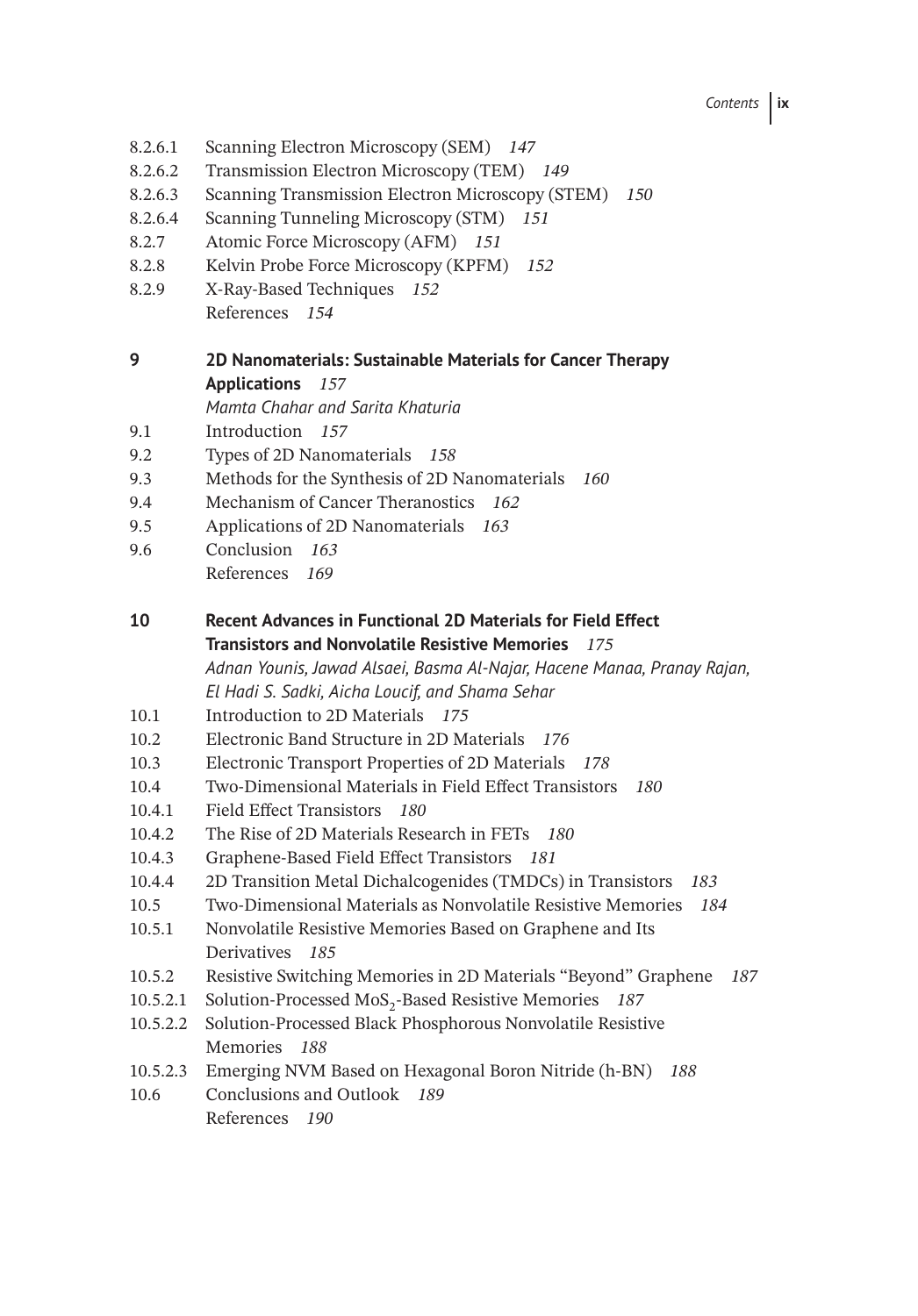**x** *Contents*

| 11       | 2D Advanced Functional Nanomaterials for Cancer                                   |
|----------|-----------------------------------------------------------------------------------|
|          | 199<br>Therapy                                                                    |
|          | Raj Kumar, Naveen Bunekar, Sunil Dutt, Pulikanti G. Reddy, Abhishek K.            |
|          | Gupta, Keshaw R. Aadil, Vivek K. Mishra, Shivendra Singh, and Chandrani<br>Sarkar |
| 11.1     | Introduction 199                                                                  |
| 11.2     | 2D Nanomaterials Classification<br>202                                            |
| 11.2.1   | Graphene Family Nanomaterials<br>202                                              |
| 11.2.2   | Transition Metal Dichalcogenides (TMDs) 203                                       |
| 11.2.3   | Layered Double Hydroxides (LDHs) 205                                              |
| 11.2.4   | Carbonitrides (MXenes)<br>206                                                     |
| 11.2.5   | Black Phosphorus (BP) 206                                                         |
| 11.3     | Cancer Therapy 208                                                                |
| 11.3.1   | Mechanism of Action in Cancer Therapy 212                                         |
| 11.3.1.1 | Mode of Action of 2D Nanomaterials 212                                            |
| 11.3.2   | Photodynamic Therapy for Cancer Cell Treatment 215                                |
| 11.3.2.1 | Mechanism of Photodynamic Therapy 215                                             |
| 11.3.2.2 | 2D Nanomaterials as Photosensitizer for PDT<br>217                                |
| 11.3.2.3 | Application of 2D Nanomaterials in Photodynamic Therapy 217                       |
| 11.3.3   | 2D Nanomaterials-Cancer Detection/Diagnosis/Theragnostic<br>218                   |
| 11.4     | Tissue Engineering 219                                                            |
| 11.5     | Conclusion 220                                                                    |
|          | Acknowledgment 221                                                                |
|          | References 221                                                                    |
| 12       | Synthesis of Nanostructured Materials Via Green and Sol-Gel                       |
|          | Methods: A Review<br>235                                                          |
|          | Ankit S. Bartwal, Rahul Thakur, Sumit Ringwal, and Satish C. Sati                 |
| 12.1     | Introduction 235                                                                  |
| 12.2     | Methods Used in Nanostructured Synthesis<br>236                                   |
| 12.2.1   | Green Method of Nanoparticles Synthesis 236                                       |
| 12.2.2   | Sol-Gel Method of Nanoparticles Synthesis 236                                     |
| 12.2.3   | Green Method of Nanocomposites Synthesis 241                                      |
| 12.2.4   | Sol-Gel Method of Nanocomposites 241                                              |
| 12.3     | Discussion<br>241                                                                 |
| 12.4     | Conclusion 244                                                                    |
|          | References 244                                                                    |
| 13       | Study of Antimicrobial Activity of ZnO Nanoparticles Using                        |
|          | Leaves Extract of Ficus auriculata Based on Green Chemistry                       |
|          | Principles 249                                                                    |
|          | Gurpreet Kour, Ankit S. Bartwal, and Satish C. Sati                               |
| 13.1     | Introduction 249                                                                  |
| 13.2     | Materials and Methods 250                                                         |
| 13.2.1   | Chemicals 250                                                                     |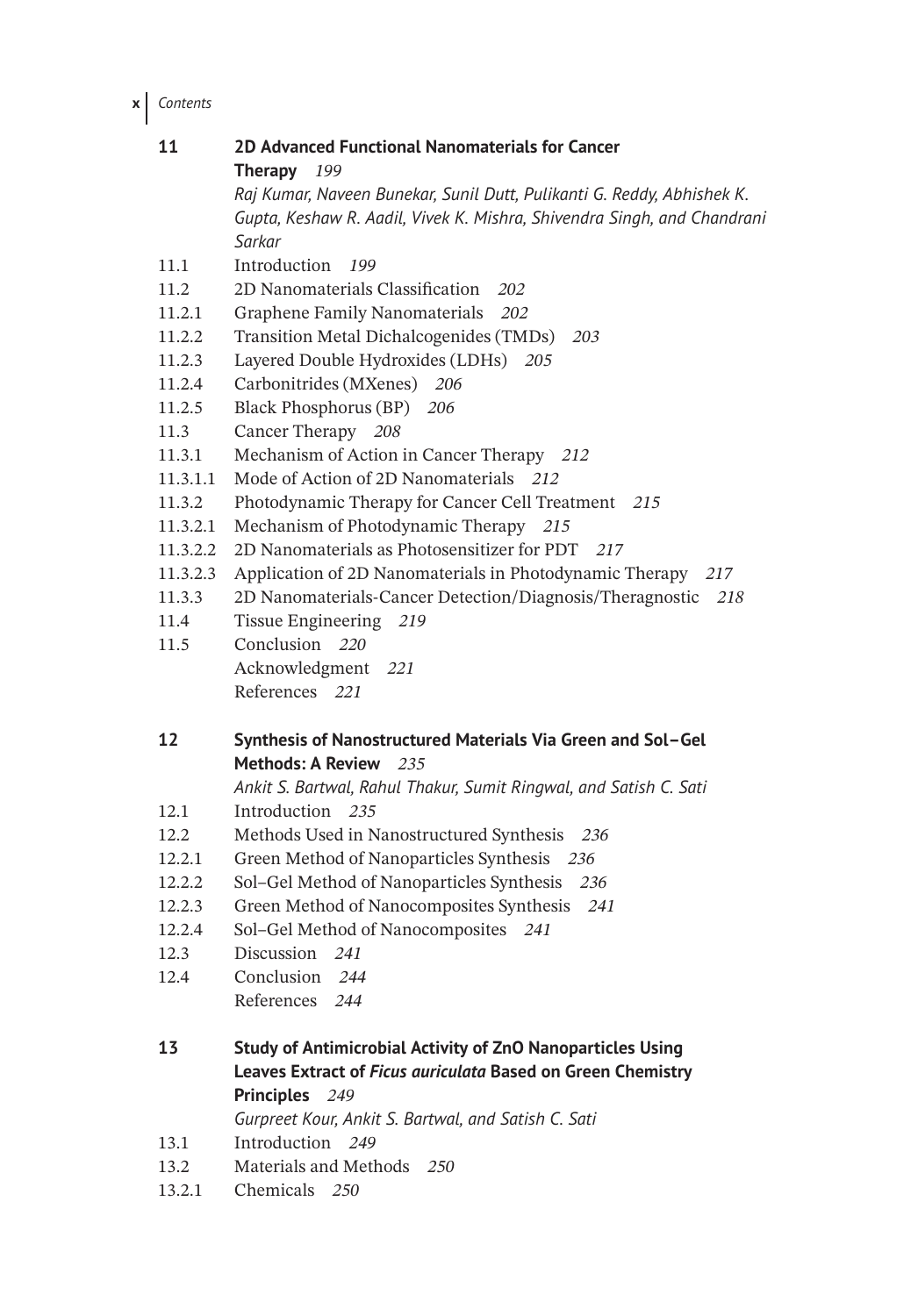- 13.2.2 Methodology *250*
- 13.2.3 Antimicrobial Activity *251*
- 13.3 Results and Discussion *251*
- 13.3.1 Characterization of Synthesized Zinc-Oxide Nanoparticles (ZnONPs) *251*
- 13.3.1.1 XRD Analysis *251*
- 13.3.1.2 FT-IR Analysis *252*
- 13.3.1.3 SEM Analysis *254*
- 13.3.1.4 TEM Analysis *254*
- 13.3.2 Antibacterial Activity *254*
- 13.4 Conclusion *255* Acknowledgments *255* References *255*

**14** Piezoelectric Properties of Na<sub>1−*x*</sub>K<sub>*x*</sub>NbO<sub>3</sub> near  $x = 0.475$ , **Morphotropic Phase Region** *257*

*Surendra Singh and Narayan S. Panwar*

- 14.1 Introduction *257*
- 14.2 Experimental Procedure *259*
- 14.3 Results and Discussion *260* References *262*

**15 Synthesis and Characterization of SDC Nano-Powder for IT-SOFC Applications** *265 Bharati B. Patil*

15.1 Introduction *265*

- 15.1.1 Solid Oxide Fuel Cells (SOFCs) *265*
- 15.1.2 Intermediate Temperature Solid Oxide Fuel Cells (IT-SOFCs) *266*
- 15.1.3 Why Samarium-Doped Ceria (SDC) Material? *266*
- 15.1.4 Various Synthesis Methods for SDC *267*
- 15.1.5 Why SDC Synthesis by Combustion Process? *268*
- 15.1.6 Why SDC Synthesis by Glycine Nitrate Combustion Process (GNP)? *268*
- 15.1.7 Applications of SDC Material Related to Intermediate Temperature Solid Oxide Fuel Cells *269*
- 15.1.7.1 Applications of SDC as SOFC Electrolyte *269*
- 15.1.7.2 Applications of SDC to Make Composite Anode *269*
- 15.1.7.3 Applications of SDC to Make Composite Cathode *270*
- 15.1.7.4 Applications of SDC as an Interlayer *270*
- 15.1.7.5 Applications of SDC as an Additional Anode Layer *270*
- 15.2 Experimental *270*
- 15.2.1 Powder Synthesis *270*
- 15.2.2 Powder Characterization *271*
- 15.3 Results and Discussion *272*
- 15.3.1 TG-DTG Study *272*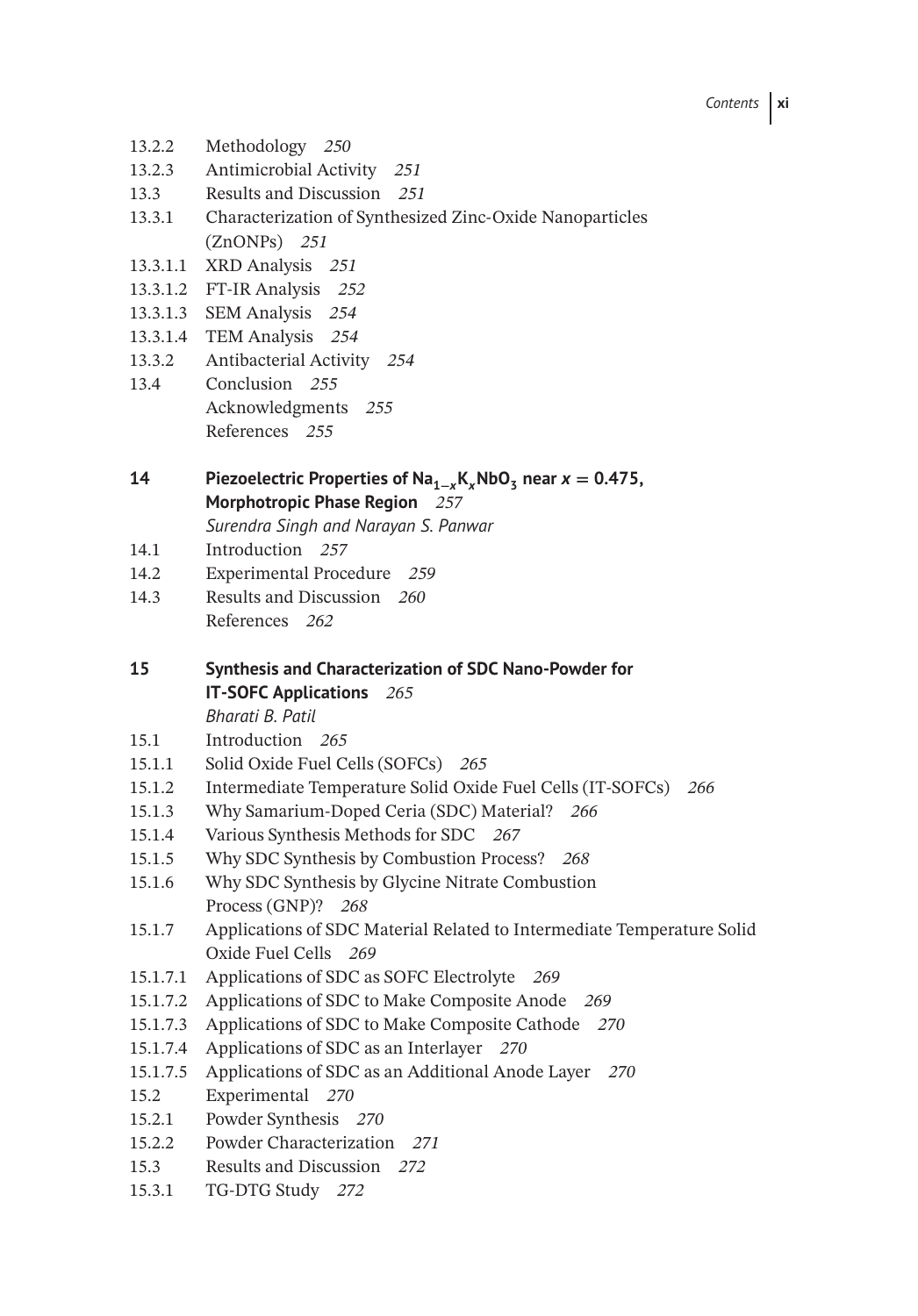**xii** *Contents*

- 15.3.2 XRD Analysis *272*
- 15.3.3 Powder Microstructure *276*
- 15.3.3.1 SEM Analysis *276*
- 15.3.3.2 TEM Analysis *277*
- 15.3.3.3 EDAX Analysis *277*
- 15.3.3.4 BET Analysis *278*
- 15.3.4 Electrical Properties *278*
- 15.4 Conclusions *281* Acknowledgments *281* References *282*

**16 Introduction of 2D Nanomaterials and Their Photocatalytic Applications** *285*

*Kallappa Ramchandra Sanadi*

- 16.1 Introduction *285*
- 16.2 Definitions of Nanomaterials *286*
- 16.3 History of Nanotechnology *286*
- 16.3.1 Top-down Approach *286*
- 16.3.2 Bottom-up Approach *286*
- 16.4 Classification of Nanomaterials *286*
- 16.4.1 Zero-Dimensional (0-D) *287*
- 16.4.2 One-Dimensional (1-D) *287*
- 16.4.3 Three-Dimensional (3-D) *287*
- 16.4.4 Two-Dimensional (2-D) *287*
- 16.4.4.1 Synthetic Methods *288*
- 16.5 Characterization Techniques for 2D Nanomaterials *290*
- 16.6 Applications of 2D Nanomaterials *291*
- 16.7 Photocatalytic Application *291*
- 16.7.1 Why Photocatalyst? *291*
- 16.7.2 Brief History of Photocatalysis *292*
- 16.7.3 Principles of Heterogeneous Photocatalysis *292*
- 16.7.4 Photocatalytic Study of 2D Nanomaterials *293*
- 16.7.5 Challenges Behind 2D Nanomaterials as a Photocatalyst *294* References *294*

```
17 Graphene and Its Analogous 2D-Layered Materials for Flexible
Persistent Energy Storage Devices in Consumer
Electronics 297
```
*Himadri Tanaya Das, K. Hariprasad, and T. E. Balaji*

17.1 Introduction *297*

- 17.2 Brief Sketch of the Types of SC and Its Working Mechanism *298*
- 17.3 Evolution of Electrode Materials for Flexible Supercapacitors *300*
- 17.4 Developing Graphene Electrodes with Different Nanocomposites *304*
- 17.4.1 Other Carbon-Based Nanomaterials with Graphene *304*
- 17.4.2 Using Organic Composites with Graphene *306*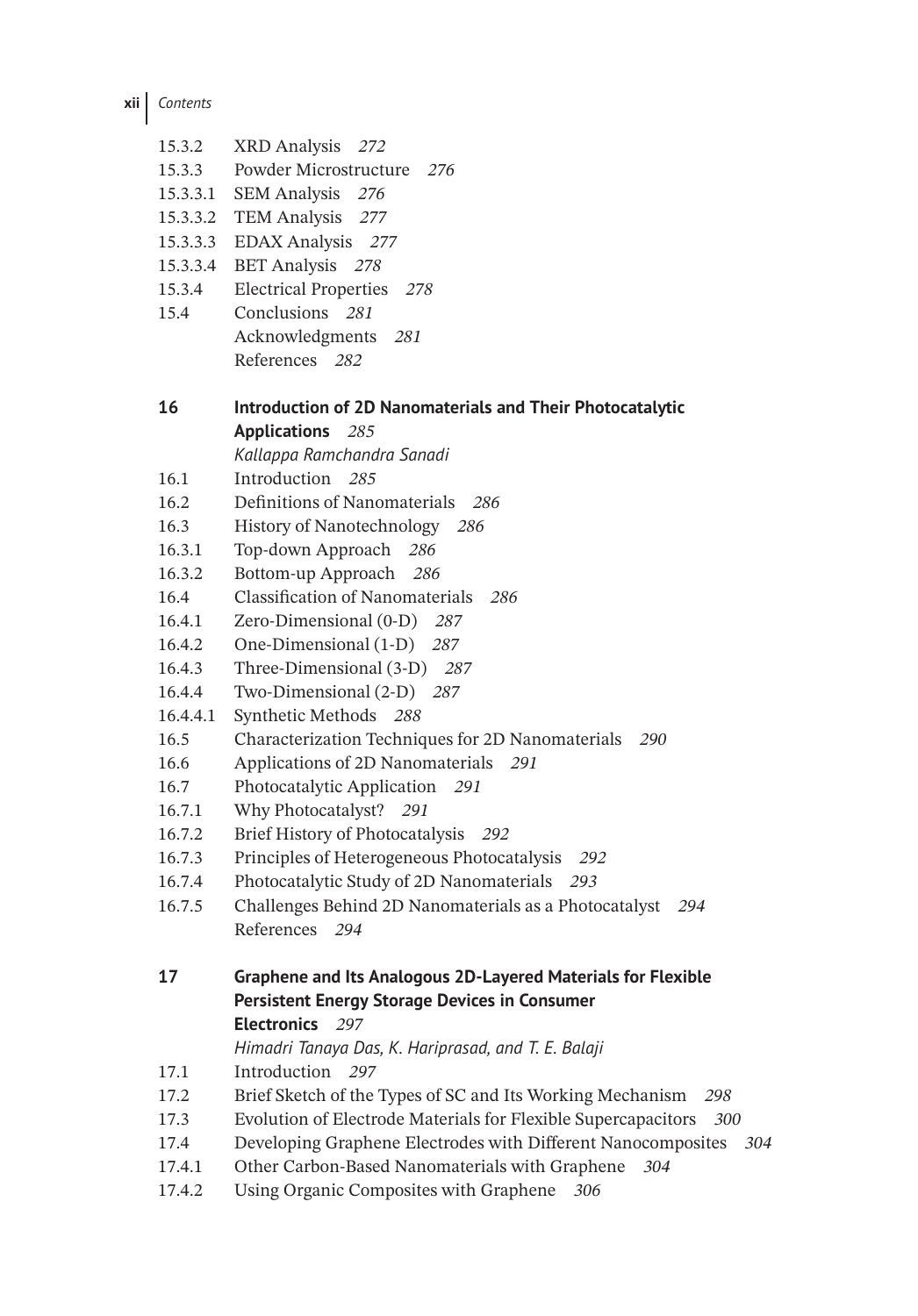*Contents* **xiii**

- 17.4.3 Conductive Polymer with Graphene *306*
- 17.4.4 Combining Graphene with Other Metal Oxides/Hydroxides *308*
- 17.4.5 Combining Graphene with Other 2D-Layered Materials *308*
- 17.5 Novel Technologies to Develop Flexible Graphene-Based Supercapacitors *310*
- 17.6 Conclusion *311*
- 17.7 Future Aspects *313* References *313*

## **18 2D Dichalcogenides** *317*

*Ram S. Singh, Varun Rai, and Arun K. Singh*

- 18.1 Introduction *317*
- 18.1.1 What Are 2D Dichalcogenides? *317*
- 18.1.2 Properties *318*
- 18.2 Methods of Synthesis *321*
- 18.2.1 Top-Down Method *321*
- 18.2.1.1 Micromechanical Exfoliation *321*
- 18.2.1.2 Liquid Exfoliation *322*
- 18.2.1.3 Chemical Intercalation and Exfoliation *322*
- 18.2.1.4 Electrochemical Exfoliation *322*
- 18.2.1.5 Thinning by Thermal Annealing, Laser, and Chemical Etching *323*
- 18.2.2 Bottom-Up Method *323*
- 18.2.2.1 Chemical Vapor Deposition *323*
- 18.2.2.2 Solvo-Thermal *324*
- 18.2.2.3 Molecular Beam Epitaxy *325*
- 18.3 Modification of Properties *325*
- 18.4 Applications *327*
- 18.4.1 Optoelectronics *327*
- 18.4.2 Sensors *329*
- 18.4.3 Spintronics *329*
- 18.4.4 Photocatalysis *329*
- 18.4.5 Biomedical Applications *330*
- 18.5 Conclusion *330* Acknowledgment *330* References *331*
- **19 Recent Trends on Graphene-Based Metal Oxide Nanocomposites Toward Photoelectrochemical Water Splitting Application** *335*

*Kashinath Lellala and Mouni Roy*

- 19.1 Introduction *335*
- 19.1.1 Basic of Photo-Anode/Cathode *335*
- 19.1.2 Properties of PEC *336*
- 19.1.3 Importance of Catalyst/Electrode *336*
- 19.1.4 Fundamental Concept of Photo-Electrochemical Water Splitting *337*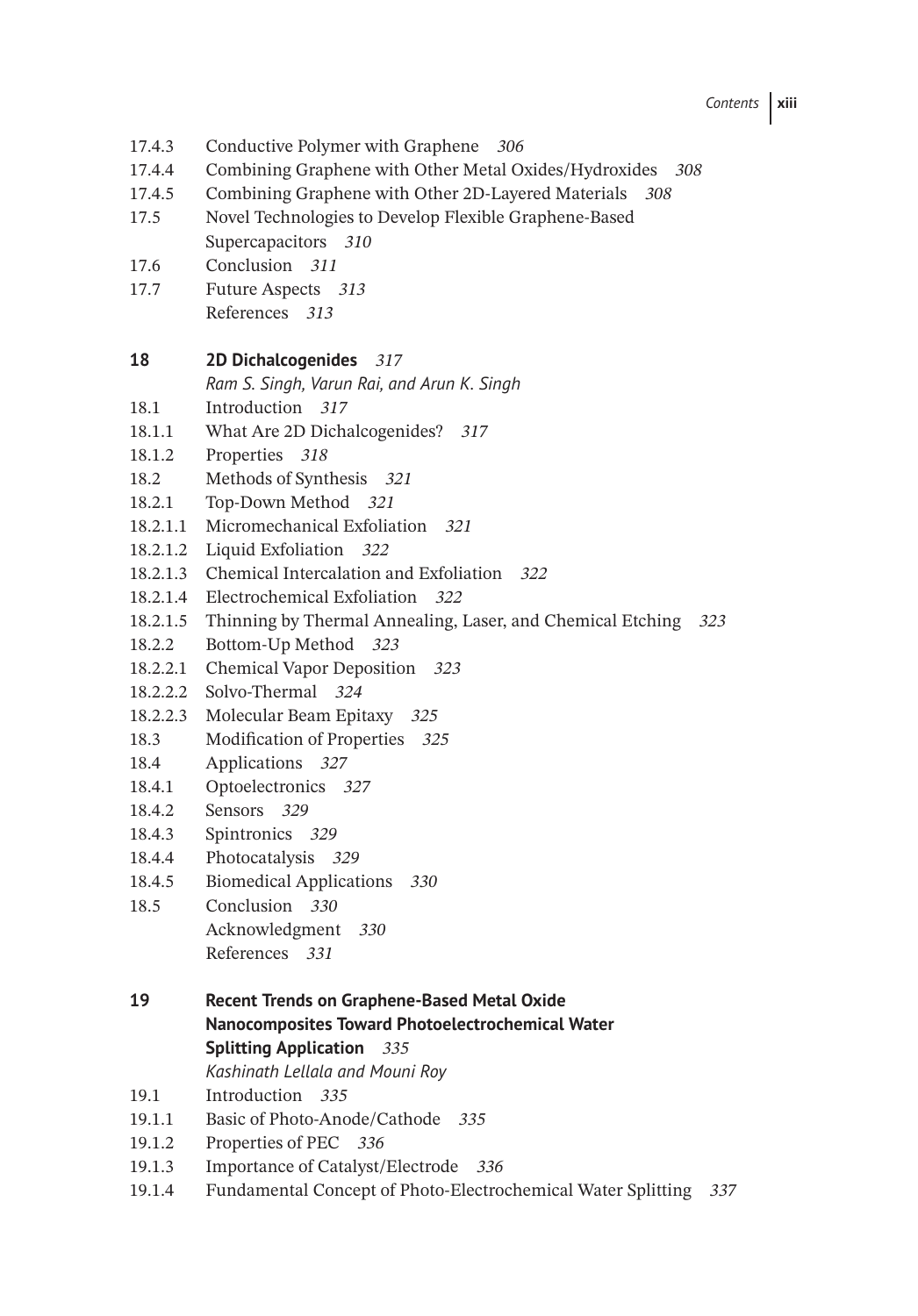19.1.4.1 Light–Catalyst Interaction *337* 19.1.4.2 Electron–Hole Pair *337* 19.1.4.3 Carrier Transportation-Separation *338* 19.1.4.4 Water Splitting Reaction *339* 19.1.4.5 Nature of Electrolyte *339* 19.1.4.6 Catalysis *339* 19.1.4.7 Crystallinity and Size *340* 19.1.4.8 Temperature and Pressure *340* 19.1.4.9 Heterogeneous Electron Transfer *340* 19.1.4.10 pH Dependency *340* 19.2 Graphene and Graphene-Based Nanocomposites *340* 19.2.1 Graphene *340* 19.2.2 Graphene-Based Nanocomposites *341* 19.3 Synthesis of Graphene-Based Metal Oxide Nanocomposites *342* 19.4 Application of Graphene–Metal Oxide Composites Toward Photoelectrochemical Water Splitting *345* 19.5 Summary and Future Perspective *349* References *349* **20 2D MOFs Nanosheets** *357 Arezou Mohammadinezhad* 20.1 Introduction *357* 20.2 Synthetic Strategies *357* 20.2.1 Top-Down Method *358* 20.2.1.1 Sonication Exfoliation *358* 20.2.1.2 Mechanical Exfoliation Method *359* 20.2.1.3 Chemical Exfoliation *359* 20.2.1.4 Langmuir–Blodgett Method *359* 20.2.1.5 Solvent-Induced Exfoliation *359* 20.2.2 Bottom-Up Method *359* 20.2.2.1 Interfacial Synthesis Method *360* 20.2.2.2 Surfactant-Assisted Method *360* 20.2.2.3 Template Method *360* 20.2.2.4 Sonication Synthesis Method *360* 20.2.3 Other Synthesis Methods *361* 20.3 Applications of 2D MOFs Nanosheets *361* 20.3.1 Gas Separation *361* 20.3.2 Energy Conversion and Storage *361* 20.3.3 Catalysis *362* 20.3.4 Sensing Platforms *362* 20.3.5 Biomedicine *362* 20.4 Composites of 2D MOF Nanosheets *362* 20.5 Conclusion *363* References *363*